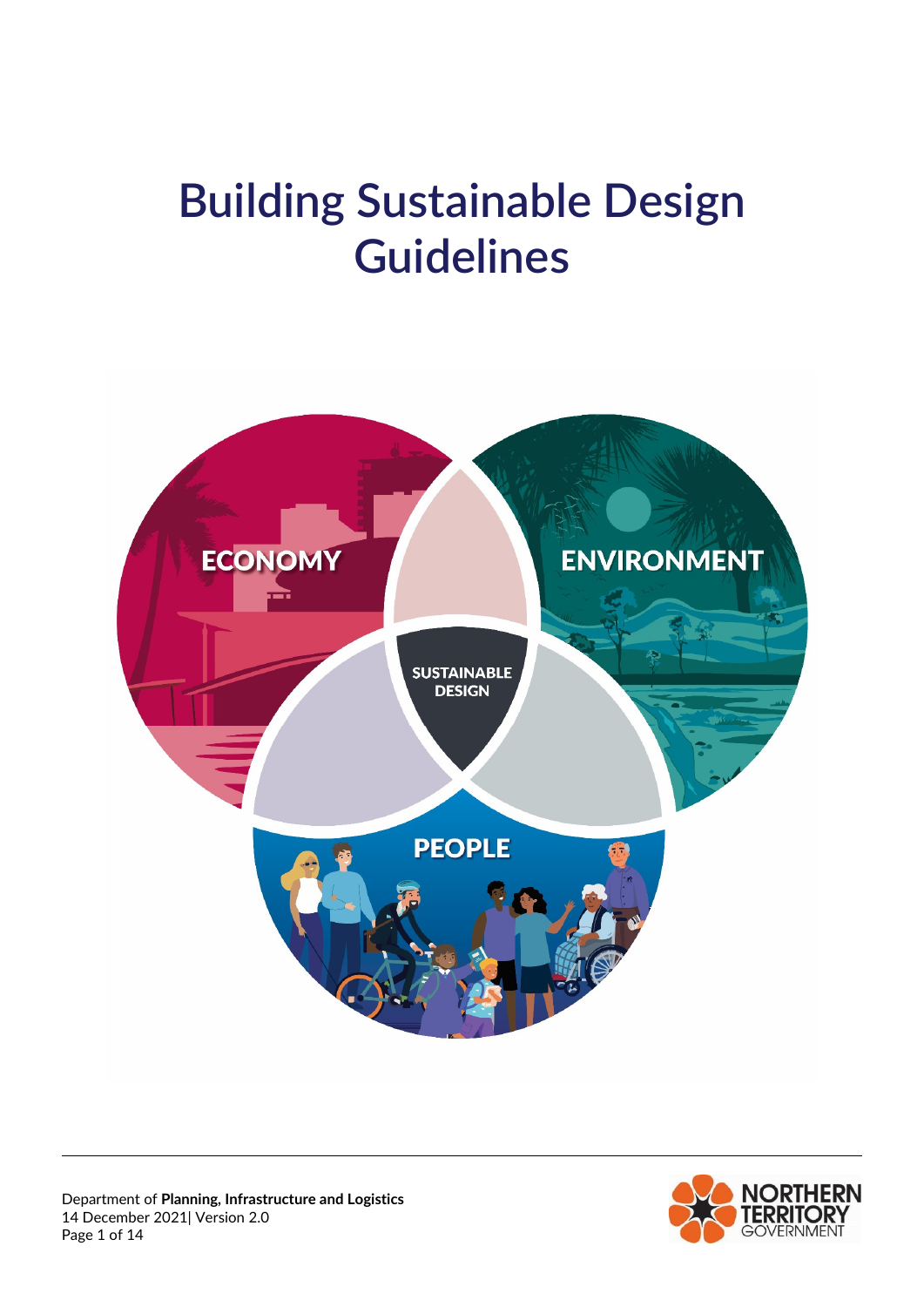| Document title     | <b>Building Sustainable Design</b><br>Guidelines         |
|--------------------|----------------------------------------------------------|
| <b>Approved by</b> | General Manager, Infrastructure Investment and Contracts |
| Date approved      | 14 December 2021                                         |
| Document review    | As required                                              |
| <b>TRIM</b> number | 2020/2500~0020                                           |

| <b>Version</b> | <b>Date</b>      | <b>Author</b> | <b>Changes made</b>                                                                                       |
|----------------|------------------|---------------|-----------------------------------------------------------------------------------------------------------|
| 1.0            | 12 April 2021    | J. Kieboom    |                                                                                                           |
| 1.1            | 25 June 2021     | J. Kieboom    | Replacement of Section 3.3 with Section 2,<br>Section 5 update and minor edits elsewhere.                 |
| 2.0            | 14 December 2021 | J. Kieboom    | Inclusion of thermal bridging in R-Value<br>calculations and removal of NCC2016 Section J  <br>references |

| <b>Acronyms</b> | <b>Full form</b>                                                     |
|-----------------|----------------------------------------------------------------------|
| ABCB            | Australian Building Codes Board                                      |
| <b>DIPL</b>     | Department of Infrastructure, Planning and Logistics (NT Government) |
| <b>NCC</b>      | <b>National Construction Code</b>                                    |
| <b>MDS</b>      | <b>DIPL Minimum Design Standard</b>                                  |
| SA              | Solar Absorptance                                                    |
| <b>SHGC</b>     | Solar Heat Gain Coefficient                                          |
| <b>WERS</b>     | <b>Window Energy Rating Scheme</b>                                   |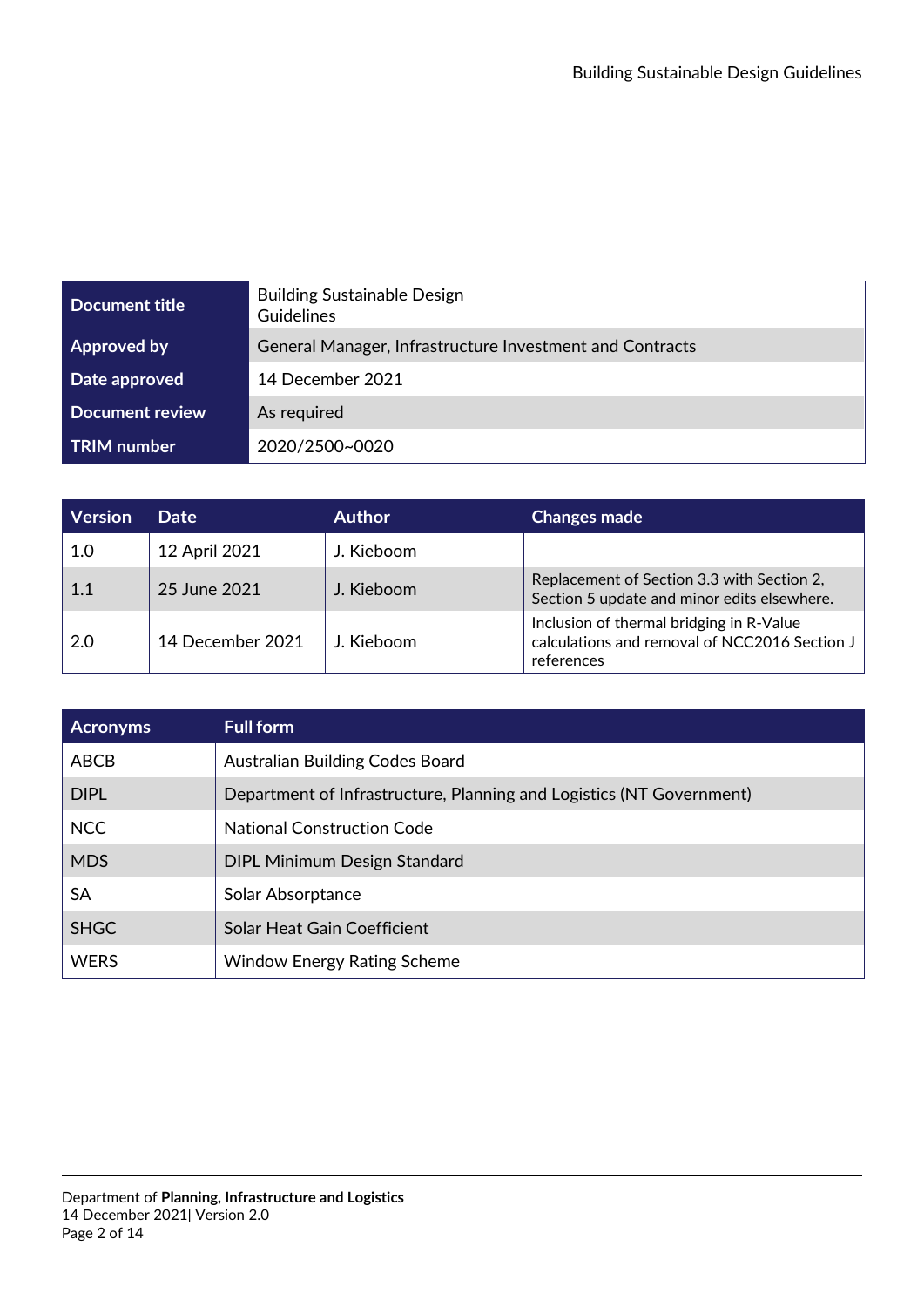# **Contents**

| Section 2 - Insulation Values and Consideration of AS/NZS 4859.2: 2018 Requirements5 |  |
|--------------------------------------------------------------------------------------|--|
|                                                                                      |  |
|                                                                                      |  |
|                                                                                      |  |
|                                                                                      |  |
|                                                                                      |  |
|                                                                                      |  |
|                                                                                      |  |
|                                                                                      |  |
|                                                                                      |  |
|                                                                                      |  |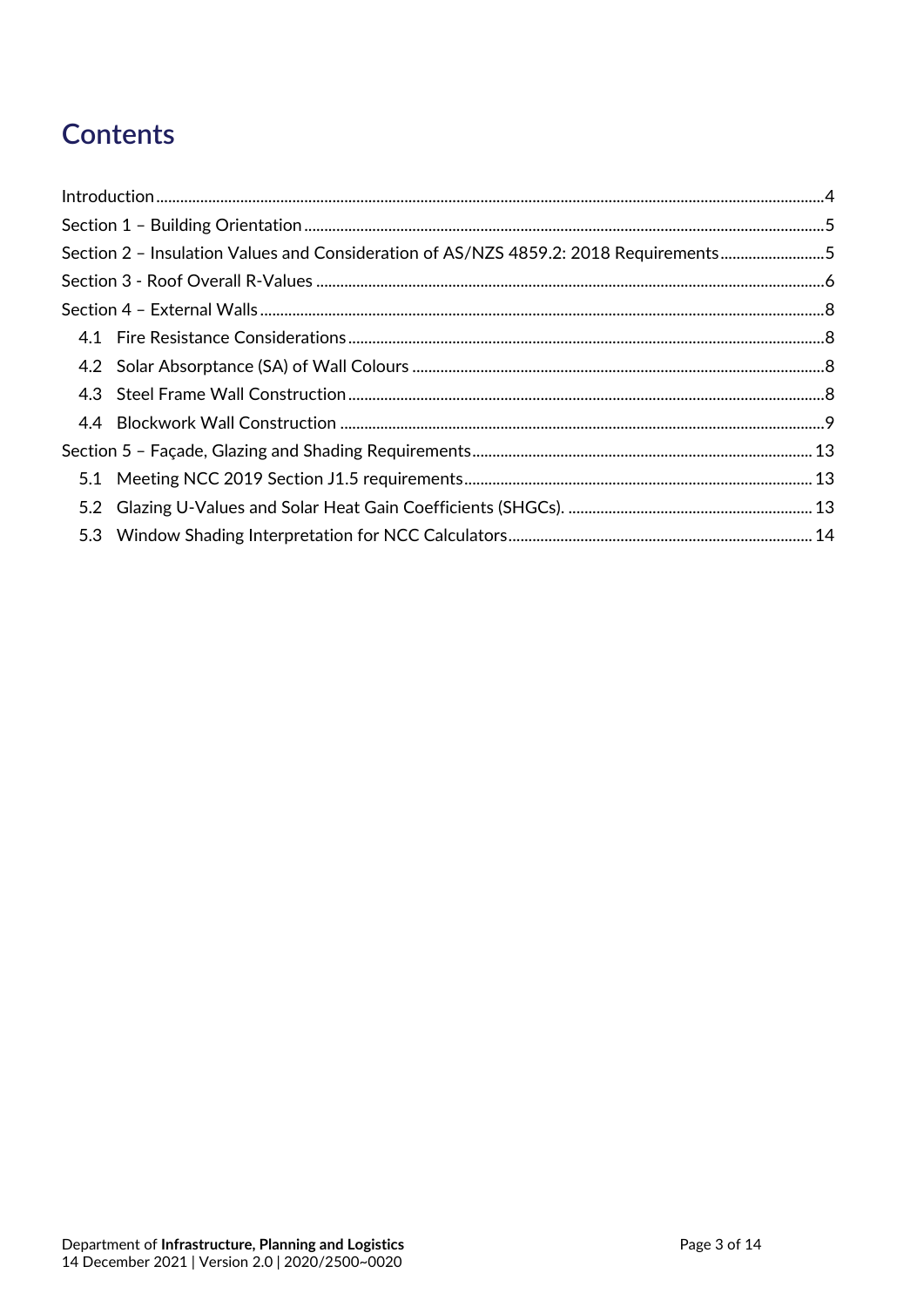# **Introduction**

Priority 1.5 of the NT Government Climate Change Response Three Year Action Plan is "Reduce emissions associated with the Territory Government's operations and services"1. In addition, the Territory Economic Reconstruction Commission set a target in December 2020 for NT Government operations to be carbon neutral by 2030<sup>2</sup>.

A large proportion of the NT Government's greenhouse gas emissions are the result of building energy use.

The least cost approach to achieving carbon neutral new buildings is to target the most energy efficient, cost effective, design concepts possible from as early as possible in the design process. Then, as policies evolve and resources become available, investments in renewable energy can supply the remaining, necessary, energy use.

This approach is aligned with the former Council of Australian Governments *Trajectory for Low Energy New Buildings* goals<sup>3</sup> and the Australian Building Codes Board's plans for triennial updates to the National Construction Code.

Reducing the climate change impact of buildings is a key aspect of Ecologically Sustainable Development (ESD). ESD processes and requirements aim to simultaneously deliver economic, environmental and social outcomes. In relation to new NT Government building works, this can be interpreted as building designs that achieve the lowest possible life cycle costs whilst meeting the Government's environmental and service delivery objectives.

The design guidelines focus on building envelope thermal performance and should be read in conjunction with the DIPL Sustainability Minimum Design Standard (MDS) for new NT Government building works -available on the Technical Specifications - Department of Infrastructure, Planning and Logistics<sup>4</sup> internet page. The content of the guidelines will be expanded over time. Applications for exemptions from the Sustainability MDS will be considered on a case by case basis.

DIPL has included energy efficiency requirements within all core building Minimum Design Standards and is committed to the continuous improvement of NT Government building performance over time.

Queries and feedback regarding the Sustainability MDS are welcome – contact:

Strategic Asset Management ‐ ESD Infrastructure, Investment and Contracts Department of Infrastructure, Planning and Logistics assetmanagement.dipl@nt.gov.au (Attn: ESD); or (08) 8999 2506

<sup>1</sup> Climate Change Response: Towards 2050 ‐ Department of Environment, Parks and Water Security

<sup>&</sup>lt;sup>2</sup> https://ntrebound.nt.gov.au/ data/assets/pdf file/0020/952301/terc-final-report.pdf (p. 51)

<sup>3</sup> https://www.energy.gov.au/government-priorities/energy-productivity-and-energy-efficiency/trajectory-lowenergy‐buildings

<sup>4</sup> https://dipl.nt.gov.au/industry/technical‐standards‐guidelines‐and‐specifications/technical‐ specifications/buildings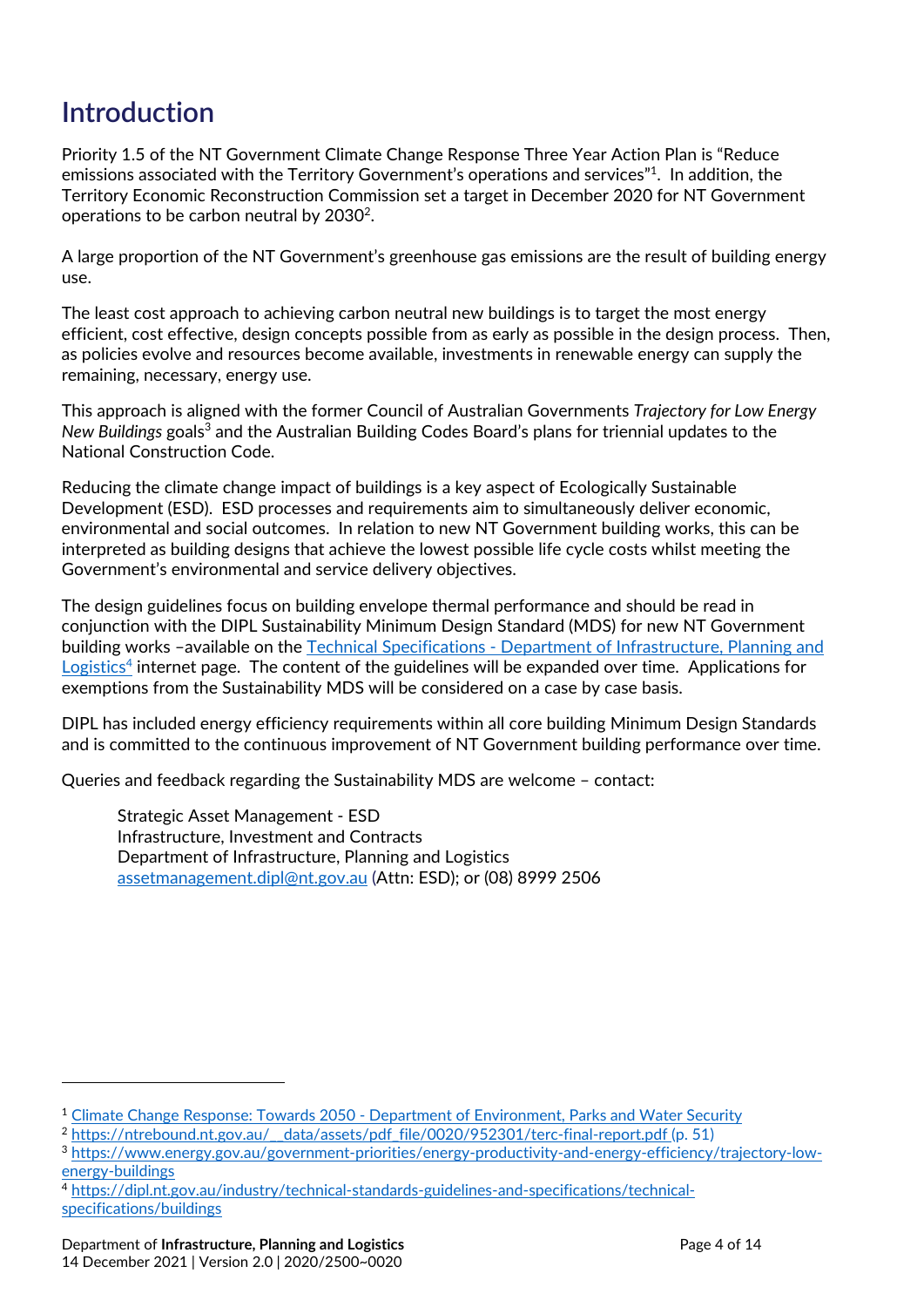# **Section 1 – Building Orientation**

Preferred and non-preferred, but acceptable, building orientations for new NT Government buildings are depicted below.



## **Section 2 – Insulation Values and Consideration of AS/NZS 4859.2: 2018 Requirements**

Nationally, the calculation of roof and wall insulation effective R Values has evolved to improve how the effects of ambient temperature, thermal bridging and compression are accounted for.

From Version 2.0 onwards, wall and roof insulation R Values used in these Guidelines take these effects into account.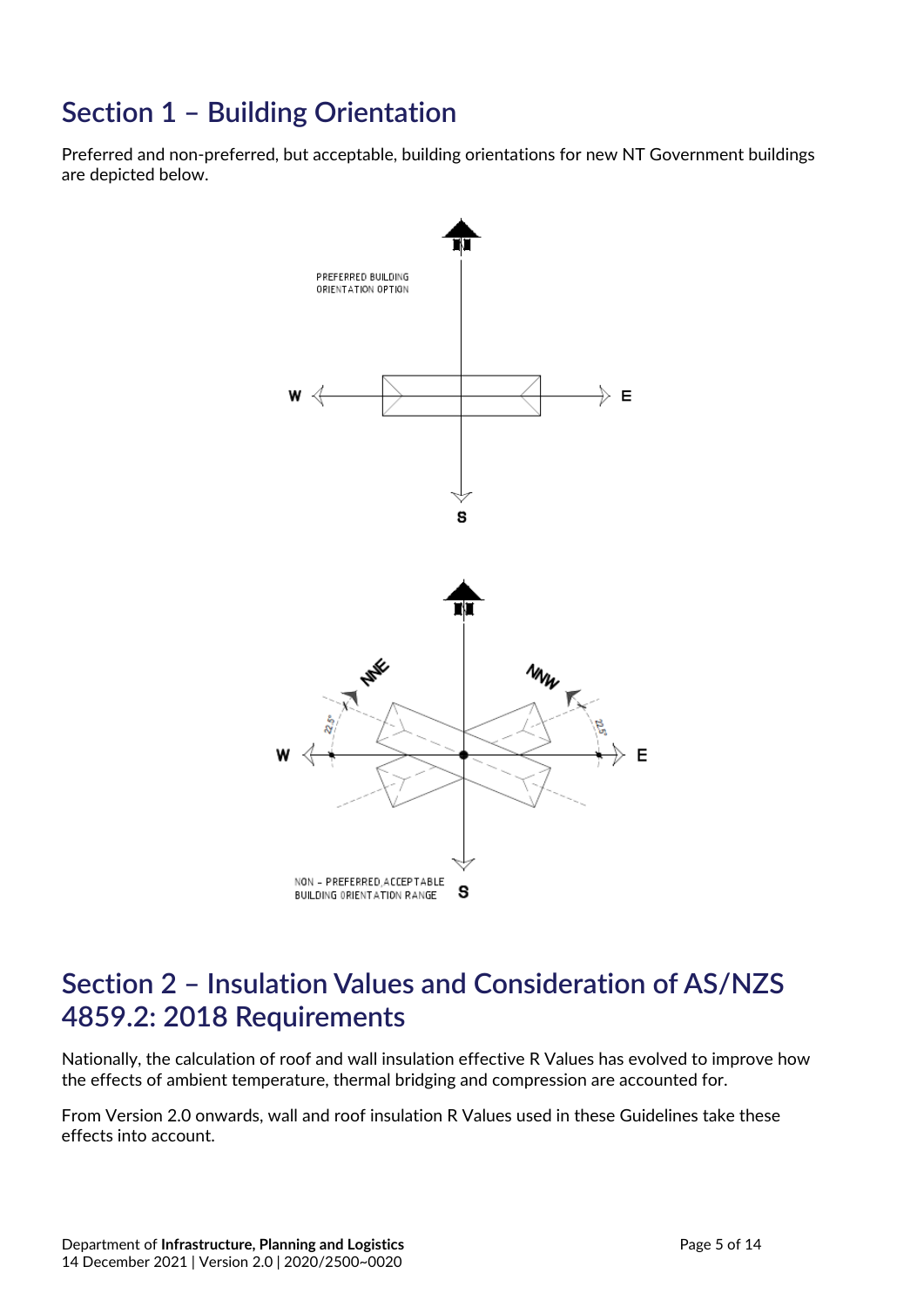# **Section 3 ‐ Roof Overall R‐Values**

Note:

- The use of thin foam or bubble products instead of bulk insulation blankets does not comply.
- Compliance with DIPL Vapour Barrier specifications and standard drawings is also required<sup>5</sup>.
- Ceiling insulation is only to be used to meet Sustainability requirements with approval of the Superintendent due to the risk it will be displaced over the life of a building.
- Insulation spacing ('roof raiser')<sup>6</sup> systems are to be used when insulation thickness  $> 80$ mm.

#### **Examples of roof constructions with overall R Values > 3.7:**

*3.1 Preferred ‐ Pitched roof with perforated foil under R2.5 blanket (installed with insulation spacing system) and plasterboard*



| Item                 | Item description                                     | R-Value           |
|----------------------|------------------------------------------------------|-------------------|
| 1.                   | Outdoor air film                                     | 0.04              |
| 2.                   | Steel cladding                                       | 0.00              |
| 3.                   | AS4200.1 heavy duty Class 1 vapour and water barrier | 0.00              |
| 4.                   | R2.5 blanket (with insulation spacing system)        | 2.47              |
| 5.                   | Perforated foil                                      | 0.00 <sup>7</sup> |
| 6.                   | Reflective airspace (5-10° roof pitch)               | $1.28^{8}$        |
| 7.                   | 10mm plasterboard                                    | 0.06 <sup>9</sup> |
| 8.                   | Indoor air film                                      | 0.16              |
| <b>Total R-Value</b> |                                                      | 4.01              |

<sup>5</sup> https://dipl.nt.gov.au/industry/technical-standards-guidelines-and-specifications/technicalspecifications/buildings.

- $> 10^{\circ}$  pitch with flat ceiling: R1.12
	- Cathedral ceiling roof pitch:

- $\circ$  15-25 $\circ$ : RO.96
- $\circ$  25-35 $\degree$ : RO.86  $O$  35-45<sup>o</sup>: RO.66
- <sup>9</sup> This value becomes R0.07 for 13mm plasterboard and ~R0.80 for plaster acoustic ceiling tiles

<sup>6</sup> For example Fletcher Roof Razor system or Bradford Ashgrid Roof Spacer system

 $7$  The requirements of items 4 and 5 may be met by a single product with bonded perforated foil.

<sup>&</sup>lt;sup>8</sup> This value becomes R0.28 if the air space is not reflective (perforated foil is not used under the blanket). Alternative reflective airspace R values: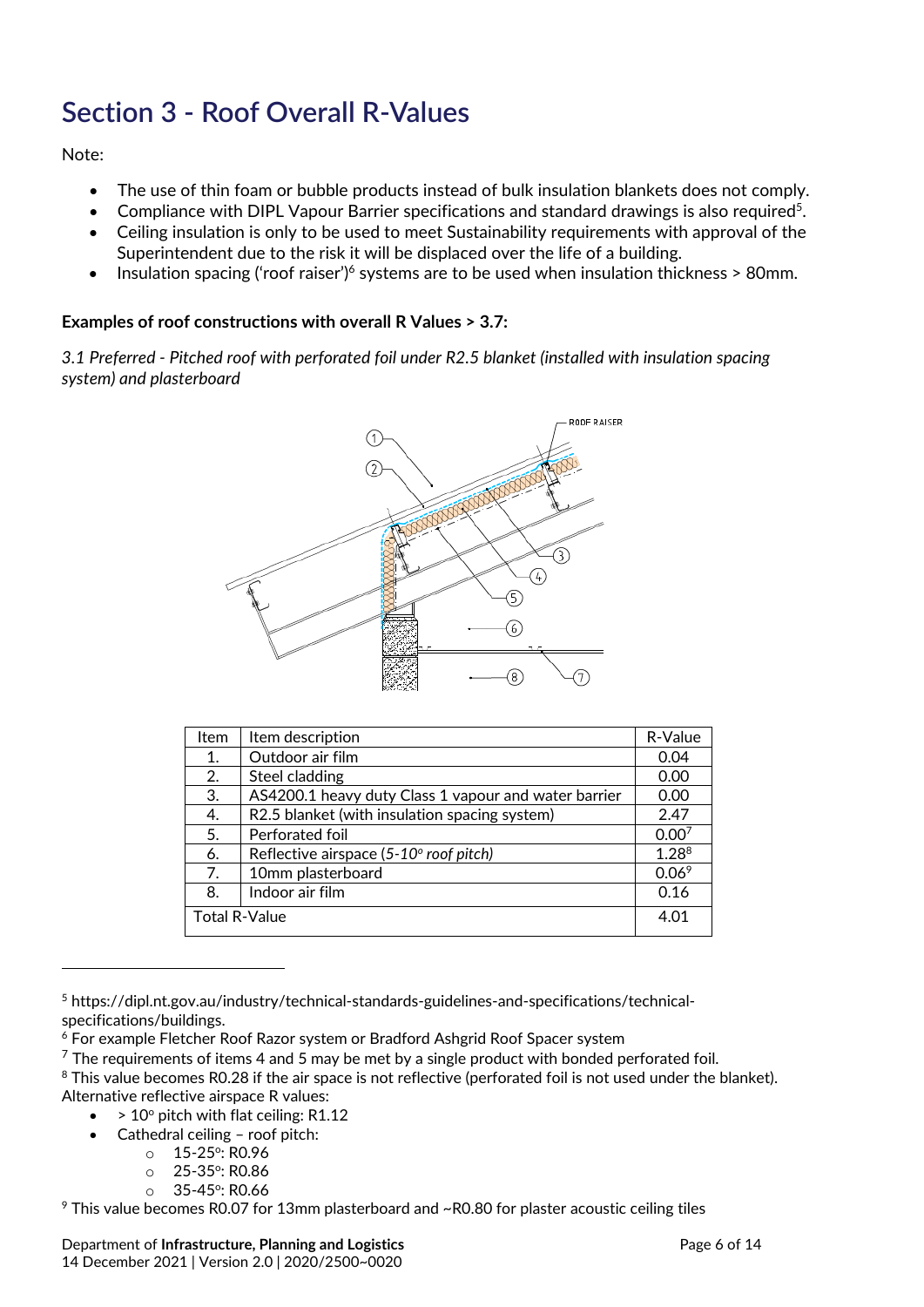#### *3.2 Pitched roof with perforated foil under R1.8 blanket and insulated plasterboard*



| Item                 | Item description                                                                          | R-Value       |
|----------------------|-------------------------------------------------------------------------------------------|---------------|
| 1.                   | Outdoor air film                                                                          | 0.04          |
| 2.                   | Steel cladding                                                                            | 0.00          |
| 3.                   | AS4200.1 heavy duty Class 1 vapour and water barrier                                      | 0.00          |
| 4.                   | R1.8 blanket                                                                              | $1.54^{10}$   |
| 5.                   | Perforated foil                                                                           | $0.00^{11}$   |
| 6.                   | Reflective airspace (5-10° roof pitch)                                                    | 1.2812        |
| 7.                   | 25mm acoustic ceiling tiles <sup>13</sup> or 35mm insulated<br>plasterboard <sup>14</sup> | $0.76 - 1.4$  |
| 8.                   | Indoor air film                                                                           | 0.16          |
| <b>Total R-Value</b> |                                                                                           | $3.78 - 4.42$ |

<sup>10</sup> R-value reduced due to compression of insulation

 $11$  The requirements of items 4 and 5 may be met by a single product with bonded perforated foil.

 $12$  This value becomes R0.28 if the air space is not reflective (perforated foil is not used under the blanket). Alternative reflective airspace R values:

- $\bullet$  > 10 $\circ$  pitch with flat ceiling: R1.12
- Cathedral ceiling roof pitch:
	- $O = 15 25$ <sup>o</sup>: R<sub>0.96</sub>

- $O = 25 35$ <sup>o</sup>: RO.86
- $\circ$  35-45°: RO.66
- 13 Check proposed product R-Value

<sup>14</sup> For example, Kingspan K17 Kooltherm insulated plasterboard.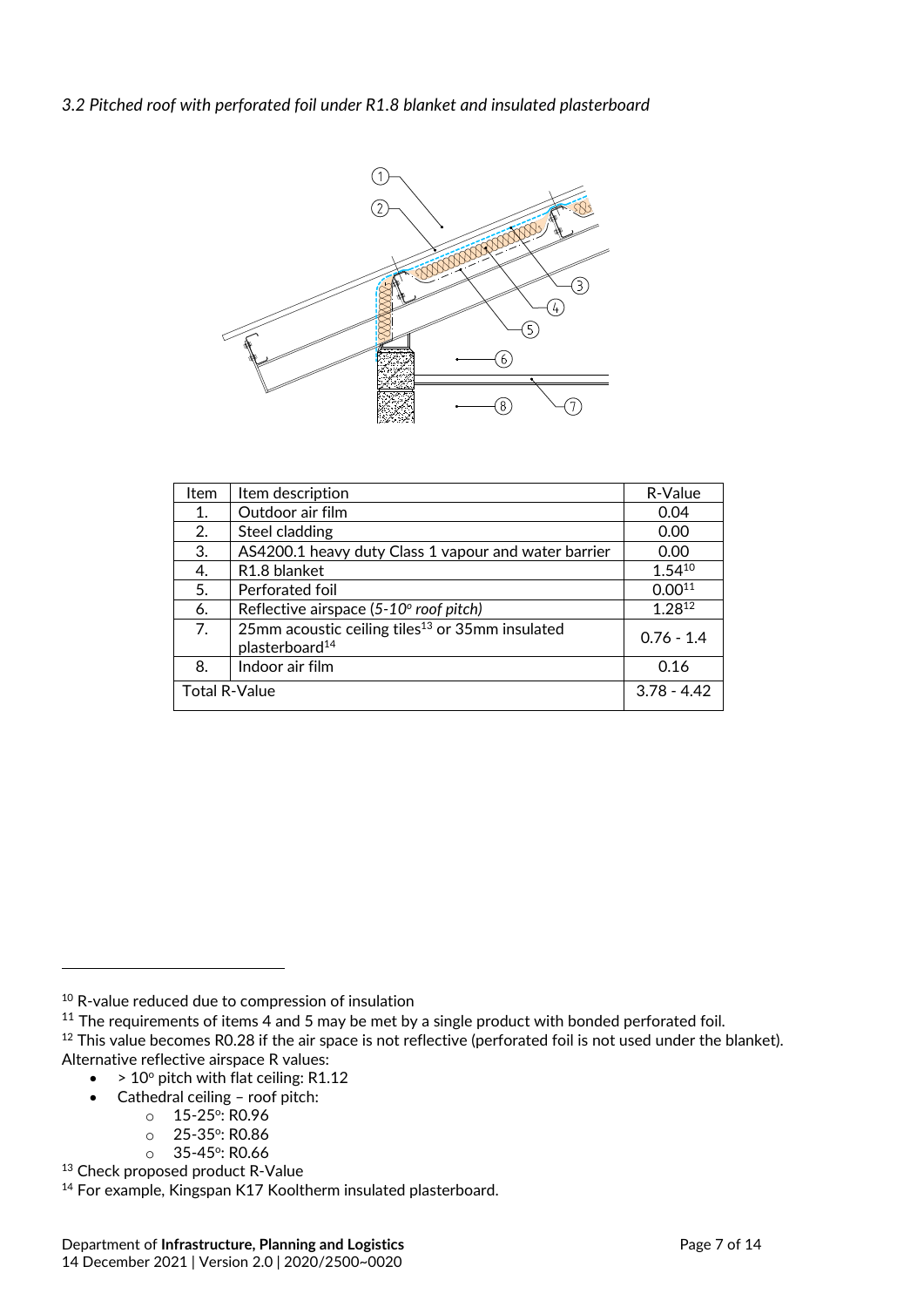# **Section 4 – External Walls**

## **4.1 Fire Resistance Considerations**

The examples of wall construction types provided here SHOULD NOT BE CONDISERED AS DEEMED TO COMPLY SOLUTIONS. Designers and certifiers need to consider the combustibility, smoke‐ developed and spread‐of‐flame indexes of different insulation products and their application to construction types according to NCC Section C.

## **4.2 Solar Absorptance (SA) of Wall Colours**

In the absence of information from paint suppliers, light and medium colours shall be considered to be colours equivalent to (but not necessarily the same as) Colorbond colours<sup>15</sup> where:

Light: Solar Absorptance (SA) up to 0.43 (inclusive)

Medium: SA 0.44 – 0.60 (inclusive)

## **4.3 Steel Frame Wall Construction**

Example of steel frame wall construction with R0.2 thermal breaks and R‐Value > 1.0:

*4.3.1 75mm steel framing with R0.2 thermal break strips and R2 batts*



<sup>15</sup> http://steel.com.au/products/coated‐steel/colorbond‐steel/basix‐and‐bca‐classification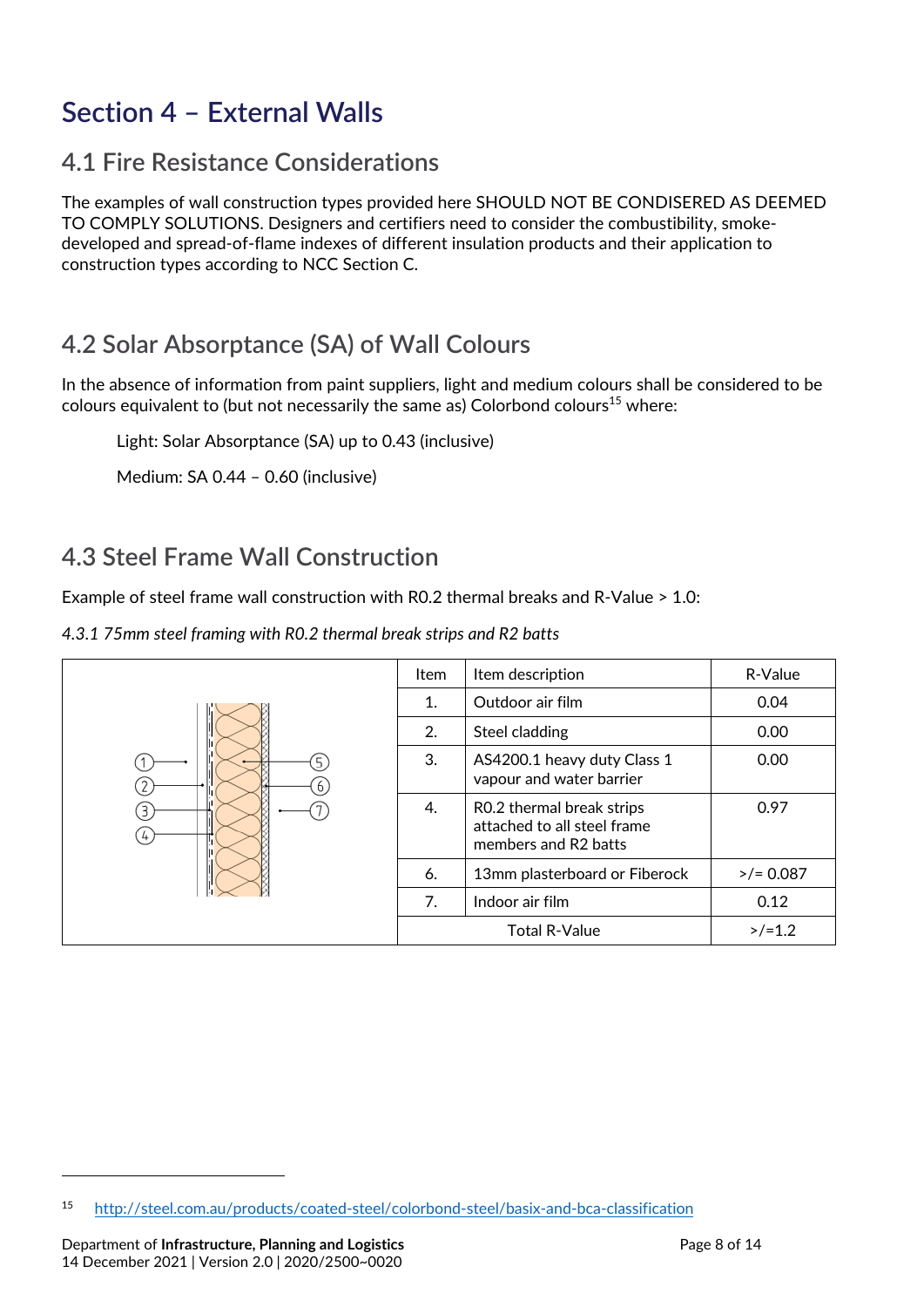## **4.4 Blockwork Wall Construction**

Use of an AS 4200.1 heavy duty Class 1 external vapour and water barrier (eg. Bradford Thermofoil 753HD or Fletcher Metal Roof HD 453) is required for buildings that are air conditioned 24 hours/day.

Complete paint systems are vapour retarders rather than full vapour barriers but are accepted by DIPL as sufficient vapour and weather protection for business hours operational blockwork buildings with internal insulation.

Designers are to select option/s to meet project durability, fire resistance, structural, cost and other needs.

#### **Examples of blockwork wall constructions with R Values > 1.0:**

Options are depicted in approximate increasing order of cost. Listed options/products are not the only possible solutions.



#### *4.4.1 –Two Reflective Air Gaps inside Plasterboard*

<sup>16</sup> Image source: architectureanddesign.com.au

<sup>&</sup>lt;sup>17</sup> This reduces to R 0.13 if every core filled.

<sup>18</sup> For example Rondo 282 or BG05K clips or Kingspan Spacer Biscuits.

<sup>19</sup> For example Kingspan Permishield or Fletcher Foam Cell Multipurpose.

 $20$  As per NCC 2019 Specification J1.2 2(c) (i)(C).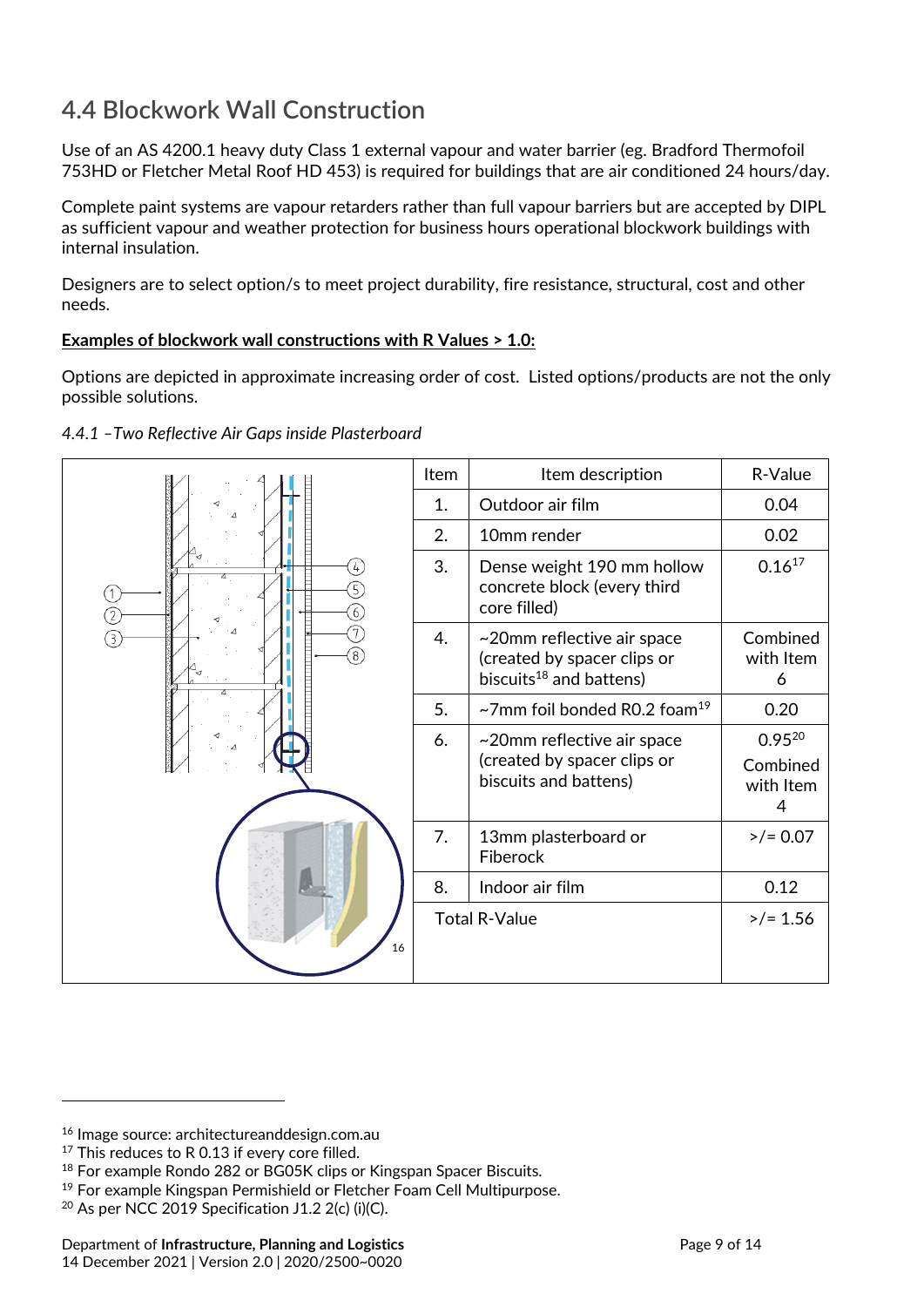#### *4.4.2 –Direct Stick Insulation Board and Plasterboard*

|                          | <b>Item</b>          | Item description                                                          | R-Value     |
|--------------------------|----------------------|---------------------------------------------------------------------------|-------------|
|                          | 1.                   | Outdoor air film                                                          | 0.04        |
|                          | 2.                   | 10mm render                                                               | 0.02        |
| Δ<br>$\left(2\right)$    | 3.                   | Dense weight 190 mm hollow<br>concrete block (every third core<br>filled) | $0.16^{21}$ |
| $\mathbb{I}_\Delta$<br>᠖ | 4.                   | >/= R1 insulation board (direct<br>fixed) $22,23$                         | $>/- 1.00$  |
| ÷⊿                       | 5.                   | >/= 13mm plasterboard (direct<br>fixed)                                   | $>$ /= 0.07 |
|                          | 6.                   | Indoor air film                                                           | 0.12        |
|                          | <b>Total R-Value</b> |                                                                           | $>$ /= 1.41 |

*4.4.3 Clad Blockwork with Foil‐Bonded Foam and Two Reflective Air Gaps* 

|                                                | Item                 | Item description                                                                                  | R-Value                                   |
|------------------------------------------------|----------------------|---------------------------------------------------------------------------------------------------|-------------------------------------------|
|                                                | 1.                   | Outdoor air film                                                                                  | 0.04                                      |
|                                                | 2.                   | Metal cladding                                                                                    | 0.00                                      |
| ②<br>③<br>8<br>$\bigoplus$<br>$\left[9\right]$ | 3.                   | AS4200.1 heavy duty Class 1<br>vapour and water barrier                                           | 0.00                                      |
|                                                | 4.                   | ~20mm reflective air space<br>(created by foil bonded foam and<br>spacer biscuits <sup>24</sup> ) | Combined<br>with Item<br>6                |
|                                                | 5.                   | $\sim$ 7mm R0.2 foil bonded foam <sup>25</sup>                                                    | $0.20^{26}$                               |
| G)<br>6                                        | 6.                   | ~20mm reflective air space<br>(created by 40 mm battens minus<br>spacer effect)                   | $0.95^{27}$<br>Combined<br>with Item<br>4 |
| batten                                         | 7.                   | Dense weight 190 mm hollow<br>concrete block (every third core<br>filled)                         | $0.16^{28}$                               |
|                                                | 8.                   | 13mm plasterboard (direct stick)                                                                  | 0.07                                      |
|                                                | 9.                   | Indoor air film                                                                                   | 0.12                                      |
|                                                | <b>Total R-Value</b> |                                                                                                   | 1.54                                      |

 $21$  This reduces to R 0.13 if every core filled.

<sup>&</sup>lt;sup>22</sup> For example Bradford Xtroliner or an insulation bonded plasterboard Kingspan Kooltherm product.

<sup>&</sup>lt;sup>23</sup> Hygrothermal modelling commissioned by DIPL found a very low risk of moisture and mould in walls of this construction type in Northern Territory climates.

<sup>&</sup>lt;sup>24</sup> For example, Kingspan Spacer Biscuits.

<sup>&</sup>lt;sup>25</sup> For example, Kingspan Permishield or Fletcher Foam Cell Multipurpose.

<sup>&</sup>lt;sup>26</sup> The requirements of items 3 and 5 may be met by a single product such as Fletcher's Sisalation Foam Cell Multipurpose however not all foam products on the market meet all of DIPL's vapour barrier requirements. <sup>27</sup> As per NCC 2019 Specification J1.2 2(c) (i)(C).

<sup>&</sup>lt;sup>28</sup> This reduces to R 0.13 if every core filled.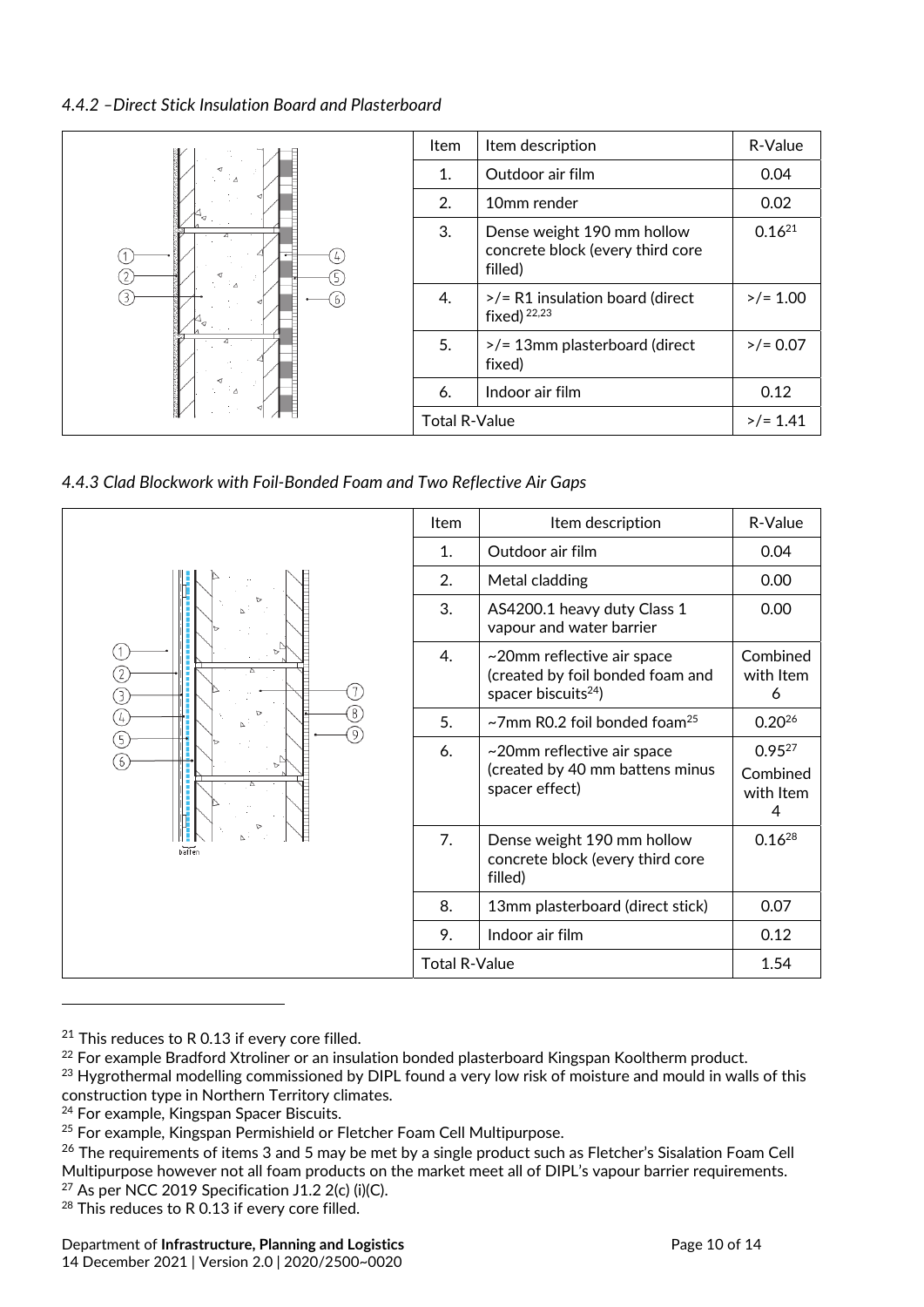

*4.4.4 Clad Blockwork with Rigid Insulation Board and One Reflective Air Gap*

*4.4.5 Clad Blockwork with External Steel Framing and Bulk Insulation*



<sup>&</sup>lt;sup>29</sup> For example Bradford Xtroliner or Kooltherm framing board <sup>30</sup> This reduces to R 0.13 if every core filled.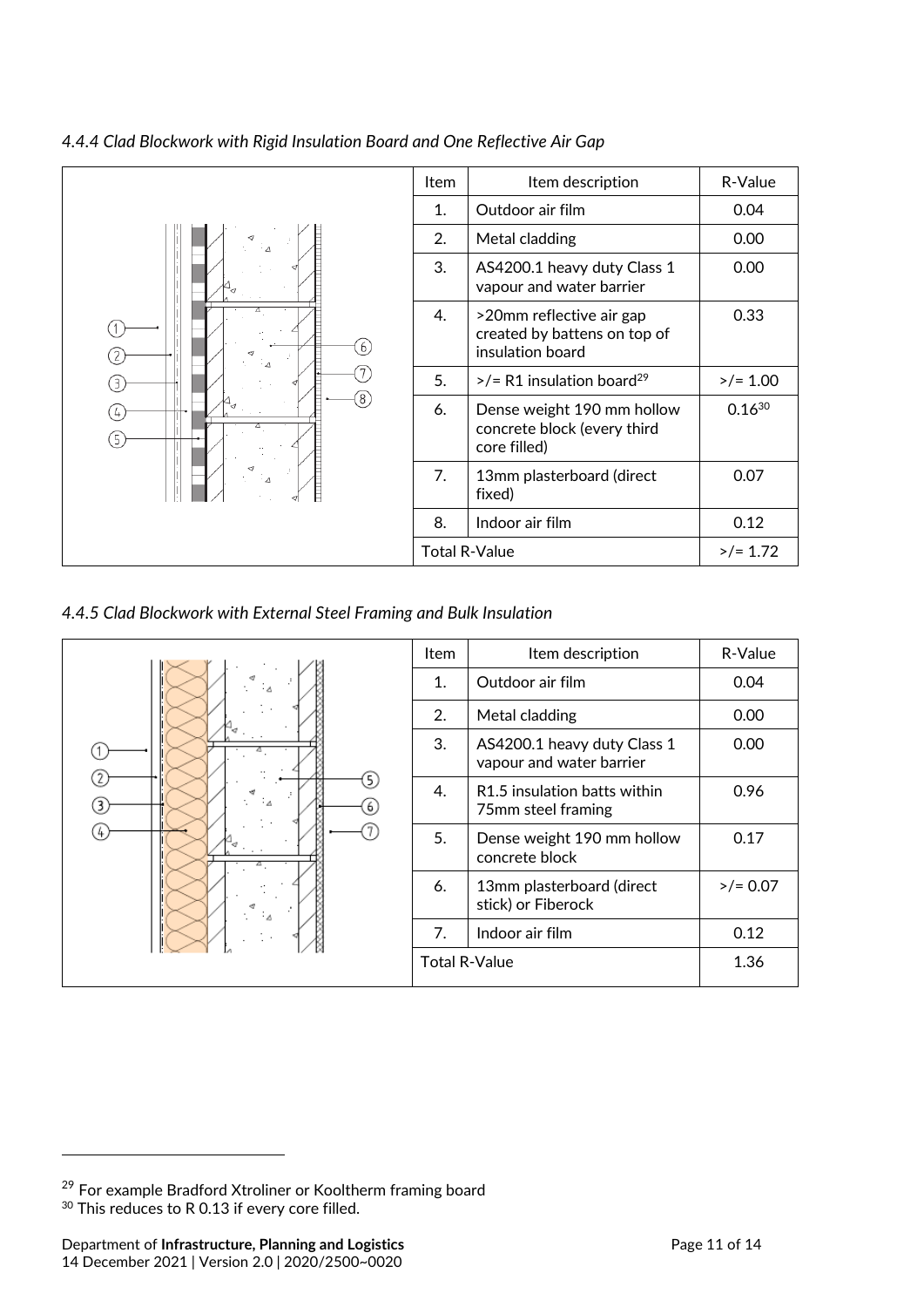#### *4.4.6 Double‐Skin Blockwork with Insulated Cavity*

|                          | Item | Item description                                                          | R-Value     |
|--------------------------|------|---------------------------------------------------------------------------|-------------|
| '⊲'<br>3<br>÷.<br>5<br>6 | 1.   | Outdoor air film                                                          | 0.04        |
|                          | 2.   | Dense weight 190 mm hollow<br>concrete block (every third<br>core filled) | $0.16^{31}$ |
|                          | 3.   | 20mm unvented reflective air<br>gap                                       | 0.48        |
|                          | 4.   | $>$ /= R1 insulation board <sup>32</sup>                                  | $>/- 1.00$  |
|                          | 5.   | Dense weight 110 mm hollow<br>concrete block                              | 0.12        |
|                          | 6.   | Indoor air film                                                           | 0.12        |
| ÷и                       |      | <b>Total R-Value</b>                                                      | $>$ /= 1.92 |
|                          |      |                                                                           |             |

 $31$  This reduces to R 0.13 if every core filled.

<sup>&</sup>lt;sup>32</sup> For example Bradford Xtroliner or Kooltherm framing board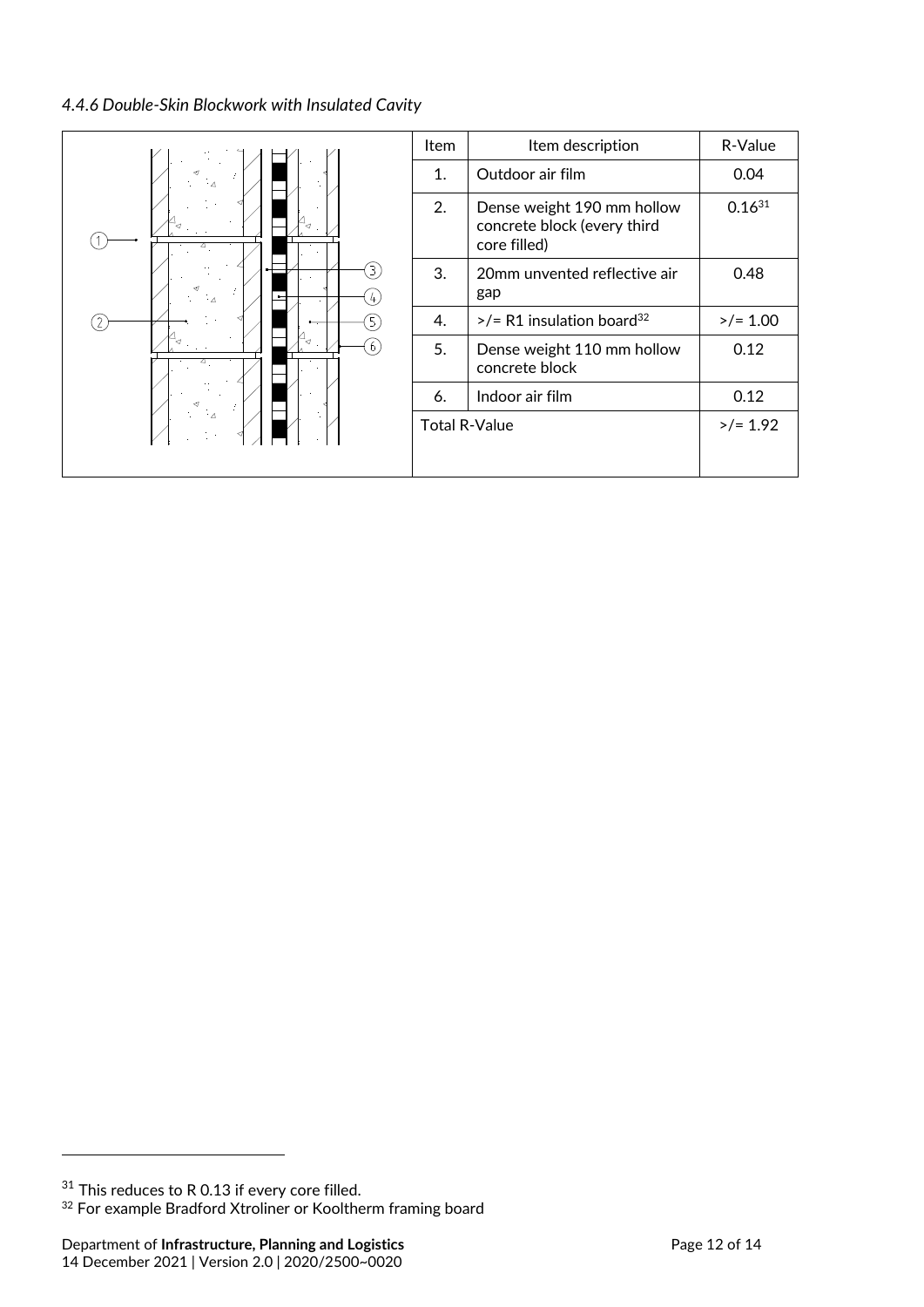# **Section 5 – Façade, Glazing and Shading Requirements**

## **5.1 Meeting NCC 2019 Section J1.5 requirements**

If more design freedom is required than allowed by the deemed to satisfy style DIPL Sustainability MDS requirements, evidence can be submitted that a design meets the NCC 2019 Section J1.5 requirements.

Method 2 of these requirements is recommended as it allows trade‐offs between glazing performance on different facades/orientations.

Prior to design finalisation, a completed facade calculator should be submitted by the designer and approved by DIPL. One calculator is available at:

https://www.abcb.gov.au/Resources/Tools-Calculators/facade-calculator-ncc-2019-volume-one<sup>33</sup>

Alternative, private sector, façade calculators can also be used to check compliance with the NCC 2019 Section J1.5.

## **5.2 Glazing U‐Values and Solar Heat Gain Coefficients (SHGCs).**

Glazing only U‐Values (available on some supplier websites) should not be confused with the whole‐of‐ window (including frame) U-Values used in NCC Section J compliance calculations.

| <b>Measure</b>                                      | <b>Relates to</b>                                                                                                                                     | Unit $34$            | <b>Where to Find</b><br><b>Product Data</b>                                                               | <b>Notes</b>                                                                                  |
|-----------------------------------------------------|-------------------------------------------------------------------------------------------------------------------------------------------------------|----------------------|-----------------------------------------------------------------------------------------------------------|-----------------------------------------------------------------------------------------------|
| U-Value of<br>glazing<br>"Thermal<br>transmittance" | Heat transfer via<br>conduction:<br>Transmission of<br>heat through the<br>window glass                                                               | $W/(m^2.K)$          | Australian Glass and<br><b>Windows Association</b><br><b>WERS Certified</b><br>Products Hub <sup>35</sup> | The lower the<br>number the better<br>the insulation<br>qualities.                            |
|                                                     |                                                                                                                                                       |                      |                                                                                                           | R-Value is the inverse<br>of U-Value.                                                         |
| Solar Heat Gain<br>Coefficient<br>(SHGC)            | Heat transfer via<br>radiation:<br>The fraction of solar<br>thermal radiation<br>that falls on a<br>window that is<br>admitted through<br>that window | <b>Dimensionless</b> | Australian Glass and<br><b>Windows Association</b><br><b>WERS Certified</b><br><b>Products Hub</b>        | The lower the<br>number the more<br>radiant heat is<br>prevented from<br>entered the building |

 $34$  Where:  $W = W$ atts

<sup>&</sup>lt;sup>33</sup> Note that duplication of a wall reference name will result in errors in ABCB façade calculator results.

 $m^2$  =  $m^2$  surface area

K = The difference in temperature between inside and outside in degrees Kelvin (will be the same as the temperature difference in degrees Celsius)

<sup>35</sup> https://awa.associationonline.com.au/werscontent/certified‐products‐hub